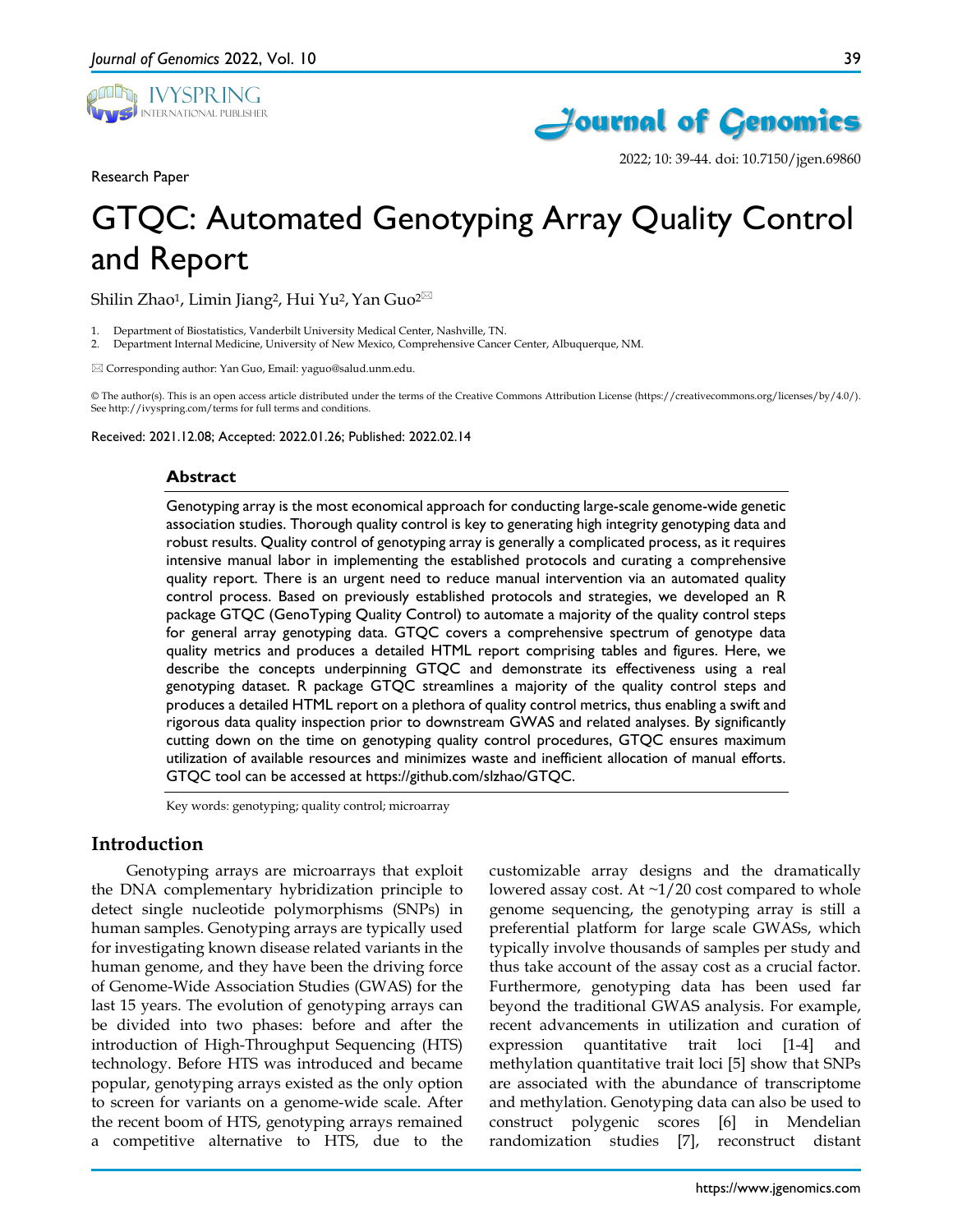pedigree [8], measure the genome-wide autozygosity with either run of homozygosity [9] or Heterozygosity Ratio [10, 11], estimate mitochondria heteroplasmy [12], and infer mitochondria copy number [13]. Conventional and alternative applications of genotyping data result in thousands of array-based studies each year consistently.

Quality control appears as one of the most important steps in genotyping data workflow, as it roughly takes half of the overall processing time [14] and the time duration often surpasses that required for quality control of HTS data. Quality control procedures, especially for the market-dominating Illumina genotyping arrays, have been extensively described and are coming into a consensus. In 2013, Grove et al. described the best practices adopted by the CHARGE consortium, which used the Illumina Human Exome Bead Chip [15]. One year later, a detailed protocol for the quality control of the same Human Exome Bead Chip was published [14], introducing scripts written in the combination of three languages (R, Perl, Shell). In 2017, Zhao et al. summarized quality control strategies for Illumina Human Exome Bead Chip and extended them to all types of Illumina genotyping arrays [16]. Also in 2017, Wang et al. pushed one step further by introducing a quality control tool StrandScript, which particularly focuses on correcting strand errors in Illumina genotyping array [17]. While the recent development of quality control strategies mostly centered on Illumina's genotyping technology, researchers also examined Affymetrix (ThermoFisher) Genome Wide Human SNP Array 6.0 genotyping data, such as those released from The Cancer Genome Atlas (TCGA). Various quality issues have been identified in public genotyping datasets [18]. Therefore, it is imperative to integrate the recently proposed strategies and perspectives into a set of universal quality control protocols, and such a protocol should ideally be applicable to general genotyping platforms regardless of the array manufacturers.

Even though a multitude of insightful quality control strategies has been released, a satisfactory package is yet to be developed to take charge of the crucial quality control component of the genotyping data workflow. In the field, the existing protocols are composed of written recommendations and fragmented code chunks. Application of these established protocols requires extensive manual effort to tweak each step and then to string the outputs of discrete steps or multiple trials to a relatively comprehensive report. An automated quality control program not only significantly reduces the overall processing time for genotyping array data, but also dramatically suppresses random mistakes arising

from frequent manual intervention. With the practical demand in mind, we designed and developed GTQC (abbreviated from "GenoTyping Quality Control"), an R package that automates the genotyping array quality control process for general genotyping data.

## **Materials and methods**

We developed the genotyping quality control software GTQC purely in the R language and made it encompass the quality control strategies we established previously [14, 16]. The mandatory input format of GTQC is the standard PLINK file [19], a universal format of genotyping data. GTQC scrutinizes the genotyping data quality from the following aspects: Sample Call Rate, SNP Call Rate, Minor Allele Frequency (MAF), gender error, Heterozygosity Ratio, Hardy-Weinberg equilibrium (HWE), race error, and SNP consistencies between duplicated samples or duplicated SNPs. GTQC was developed in a component-based design, meaning that we allocated one independent component of the software to examine one aspect of the genotyping data. All components can be run independently, with their specific parameters controlled at the interface of the main R session. GTQC produces a final quality report on all covered quality metrics for an overall assessment. To demonstrate the utility of GTQC, we downloaded two sets of SNP data from public sources. The first dataset contains 306 subjects (151 Asians, 14 Blacks, 134 Caucasians, 2 American Indians, and 5 of unknown race) of the liver hepatocellular carcinoma (LIHC) cohort from TCGA. This dataset was genotyped with the Affymetrix Genome-wide Human SNP Array 6.0, which contains 934,968 SNPs. Additionally, SNP data of 2,504 subjects from The International Genome Sample Resources (IGSR), formerly known as the 1000 Genome Project, were also obtained for comparison purposes. The IGSR SNP dataset was generated not exclusively by genotyping; rather, it was created in a combination of genotyping, sequencing, and imputation.

# **Results and Discussion**

While the HTS technology is generally considered superior to microarrays, genotyping arrays managed to maintain a substantial influence within the biomedical research field. This lasting popularity of genotyping arrays can be best represented by the immense publications based on the very technology. According to PubMed publication records, the past two decades have witnessed much more publications based on genotyping array data than those based on exome sequencing, and the trend persisted even after the recent wide adoption of HTS (Figure 1). For example, in 2020, there were roughly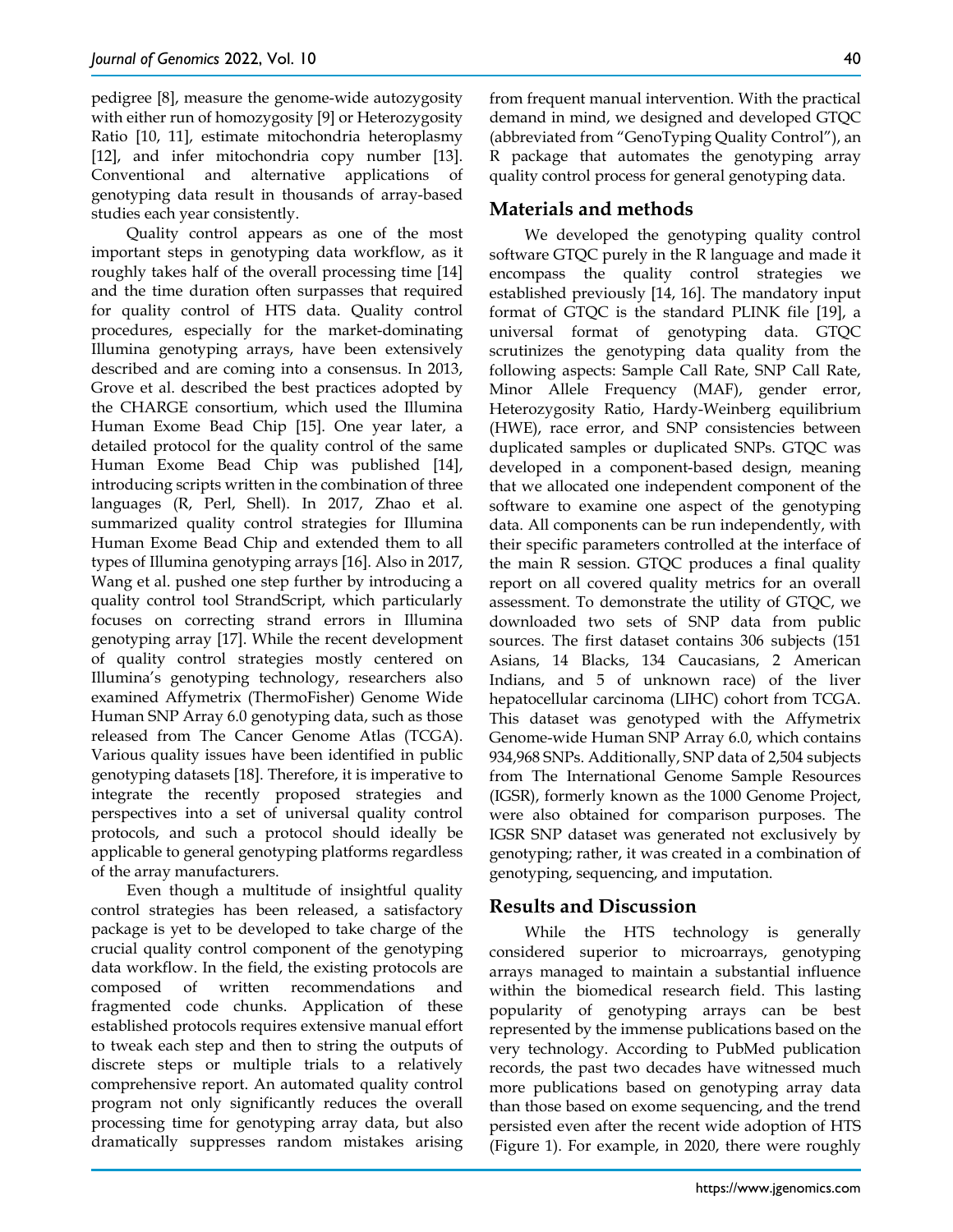six times more manuscripts published using genotyping array data than using exome sequencing data. The substantially higher number of publications associated with genotyping arrays may be attributed to the more affordable price, a large amount of accumulated legacy genotyping data, and divergent applications of genotyping array data [20].

The discrete components of GTQC are aimed at the following quality control metrics: Sample Call Rate, SNP call rate, MAF, gender check, race check, HWE, and Heterozygosity Ratio. We used the SNP data from TCGA's LIHC cohort as an example to demonstrate the utility of GTQC. The representative figure results on various quality control aspects are demonstrated in Figure 2.

Defined with respect to a sample, Sample Call Rate is formulated as the percentage of SNPs called in the particular sample over the union set of SNPs called from all samples. Defined with respect to a SNP, SNP Call Rate is formulated as the percentage of SNP-presenting samples over all samples of the study cohort. It was previously recommended that 98% and 95% could be used as threshold values for Sample Call Rate and SNP Call Rate, respectively [14]. In our example analyses of the TCGA LIHC cohort, all samples reached a 90% Sample Call Rate, and more than 99% of SNPs had a SNP Call Rate of 90% or higher (Figure 2A).

Unlike Sample Call Rate and SNP Call Rate, MAF cannot be derived from a single sample; rather,



**Figure 1. The trends of genotype-centric studies/data in GWAS and post-GWAS era (1998-2020).** Despite a declining trend past the peak year 2015, the genotyping array based publications still largely surpass exome sequencing based publications in quantity. The growth of dbSNP is in line with the growth of genotyping and exome sequencing publications. The left y-axis denotes the number of publications (red), the right y-axis denotes the number of SNPs in dbSNP (blue), and the x-axis denotes the year.

it is defined with respect to a subject cohort or a population. Regarding the precise chromosome locus bearing a SNP, MAF is computed as the instances of minor alleles divided by the instances of all alleles, with "instances" referring to the whole cohort. Common SNP arrays typically include SNPs with MAF >0.2 in a population. In research practice, MAF is often used as a rudimentary filter to select a specific set of SNPs by rarity. As an illustrative example, we employed GTQC to calculate MAF values for all SNPs on chromosome 21 (Figure 2B). A good practice is to compare the posterior MAF with a reference MAF established in a prior benchmark SNP dataset, such as the IGSR Project. According to our analysis, 11,883 SNPs are shared between the example dataset and IGSR dataset, and these common SNPs showed a substantial consistency in MAF between LIHC and IGSR cohorts (Pearson correlation coefficient = 0.93, p < 0.0001) (Figure 2C).

Self-reporting phenotypic variables gender and race are subject to data input errors and social-psychological confusion. Checking consistency between the reported gender and the genotyped gender provides crucial information on data integrity. Chromosomes 1 to 22 are diploid, meaning they have two copies for each SNP, either identical or variant. Besides the autosomal chromosomes, there are two sex chromosomes: X and Y. Females have two copies of chromosome X, making them diploid; males have an X chromosome and a Y chromosome. The different

> configuration of sex chromosomes distinguishes the males from the females genetically. The quality assessment of SNPs on a sex chromosome (X or Y) must be performed within a homogeneous gender sub-population. It is worth noting that Pseudo-Autosomal Regions (PAR) are existent on sex chromosomes. PARs are homologous regions that result from the pairing and recombining of chromosomes X and Y during meiosis in evolution. Often the so-called "chromosome XY" is tagged with SNPs on PARs, but, in some arrays, the PAR SNPs are simply labeled with Chromosome X. Thus far, there have been three PARs identified [21, 22]. SNPs in PARs should be treated as diploid and thus handled in the same way as common autosome SNPs, rather than as sex chromosome SNPs. SNPs on chromosome X can be exploited by GTQC to estimate the gender of the subject. Problematic SNPs on sex chromosomes that suggest suspicious gender self-reporting are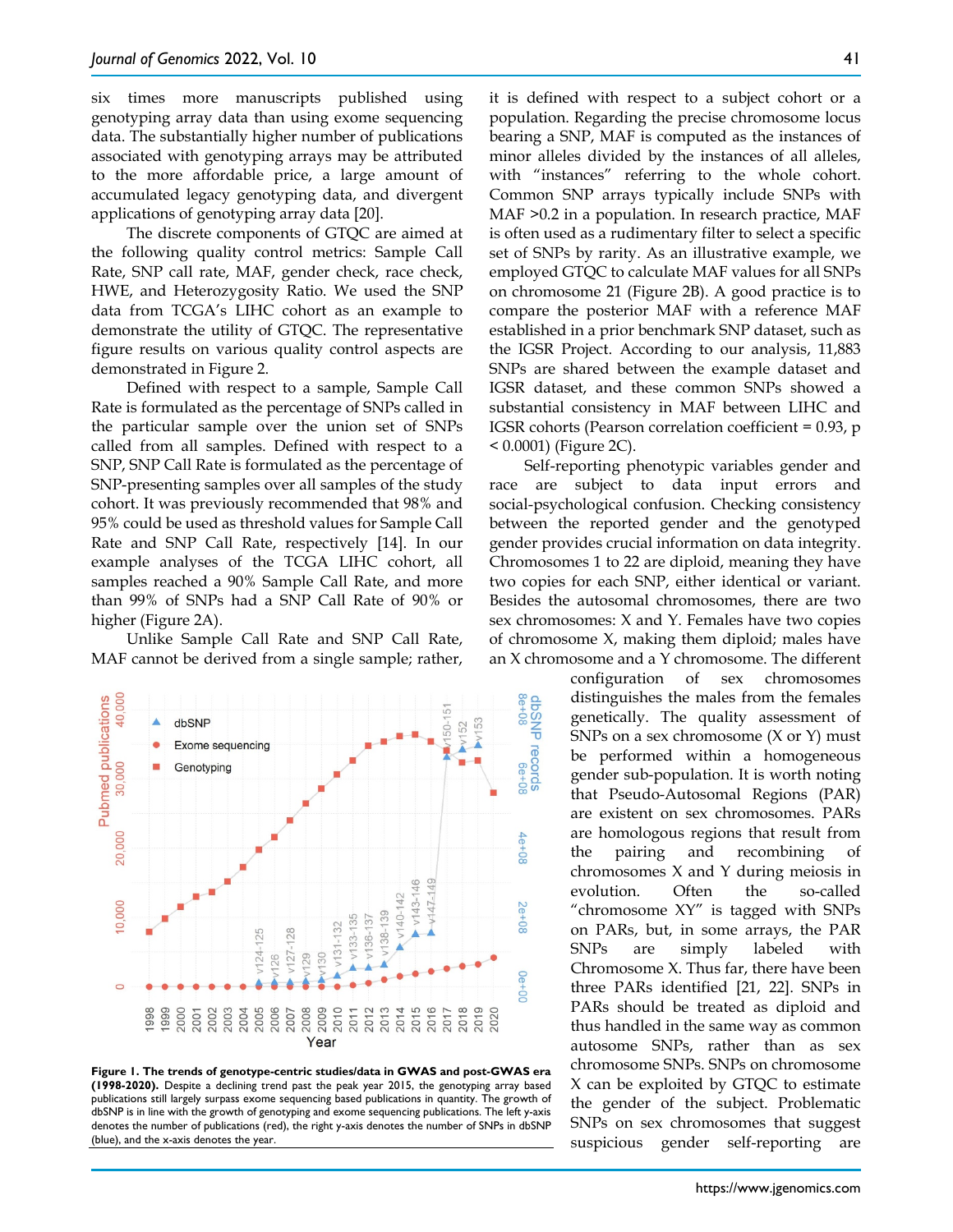identified by GTOC (Figure 2D). Of the 306 subjects, 209 are reported males, 90 are reported females and 7 are of unknown sex. Males should have chromosome X inbreeding estimate close to one (expected range: 0.98 – 1), while females should have chromosome X inbreeding estimate close to zero (expected range: -0.3 – 0.2). According to GTQC gender checking, of the seven gender-unknown subjects, two are females and five are males. The chromosome X inbreeding estimates for 74 subjects fall out of the expected ranges, indicating problematic data quality or mislabeled gender information. For example, in our analysis results for the TCGA LIHC cohort, one TCGA subject (TCGA-GJ-A9DB) is labeled as male, but the chromosome X inbreeding estimate of -0.02 suggests female.

Like gender, race is another phenotypical variable that can be complicated with selfidentification bias or data input error. Researchers often perform principal component (PC) analysis on ancestry informative markers (AIMs) to yield a genetically determined race and further use the genetically determined race as a surrogate for the self-reported race. AIMs are SNPs that exhibit considerable disparate allele frequencies between populations of different ethnicities. Most genotyping arrays encompass a number of AIMs. GTQC performs PC analysis and reports the first and second most accountable principal components, termed PC1 and PC2, respectively. In their association models, genetic association studies often adjust for the first few PC instead of the actual race, because the PCs can capture the intrinsic genetic difference more accurately even within a population ostensibly of a same race [23]. Multiple races of distinct genetic profiles typically form segregated clusters on the PC1-vs-PC2 scatter plot (Figure 2E), where obvious outlier samples or hybrid race samples can be visually discerned. For example, in our analysis results for the TCGA LIHC cohort, one TCGA subject (TCGA-G3-A5SI) is labeled as Asian, but it is closer to the Caucasian cluster rather than the Asian cluster. This suggests that either this sample's race is mislabeled, or this subject is of the hybrid race between Caucasian and Asian.

The HWE principle asserts that, in a randomly mating population devoid of genetic drift or other external disturbance, the genotype distribution among the population remains an equilibrium state in a long, cross-generation timespan. As indicated by the aforesaid constraints, when the equilibrium state is disturbed, it usually suggests unusual events including population stratification, genotyping errors,



**Figure 2. Quality control results generated by GTQC on TCGA's LIHC genotyping dataset. A.** Summary of Sample Call Rate and SNP Call Rate at varied levels. **B.** Histogram of MAF. C. Scatter plot of MAF between TCGA's LIHC cohort and IGSR project, with only Asian subjects included. Each dot denotes the paired MAF values for a common SNP from the two cohorts. A high correlation indicates better data quality. **D.** Histogram of chromosome X inbreeding estimate. This is the result of GTQC's gender check of the example dataset. The gender check results help identify mislabeled gender information and recover gender for missing data. Alleged female cases with >0.2 inbreeding coefficient and alleged male cases with <0.98 inbreeding coefficient are flagged as problematic gender (yellow). **E.** Scatter plot of PC1 and PC2 from PC analysis. Race clusters can be clearly identified within the plot. Certain samples located between clusters suggest suspicious hybrids. **F.** Histogram of adjusted p-values from HWE check. The red dotted line denotes the threshold for statistical significance (0.05). **G.** Box and violin plots of Heterozygosity Ratios stratified by race. Due to the limited sample size, American Indians were not plotted. Subjects with unknown race information were not included either. The ethnic disparity in Heterozygosity Ratio can be seen. Asians show the lowest ratio values while black people show the highest values.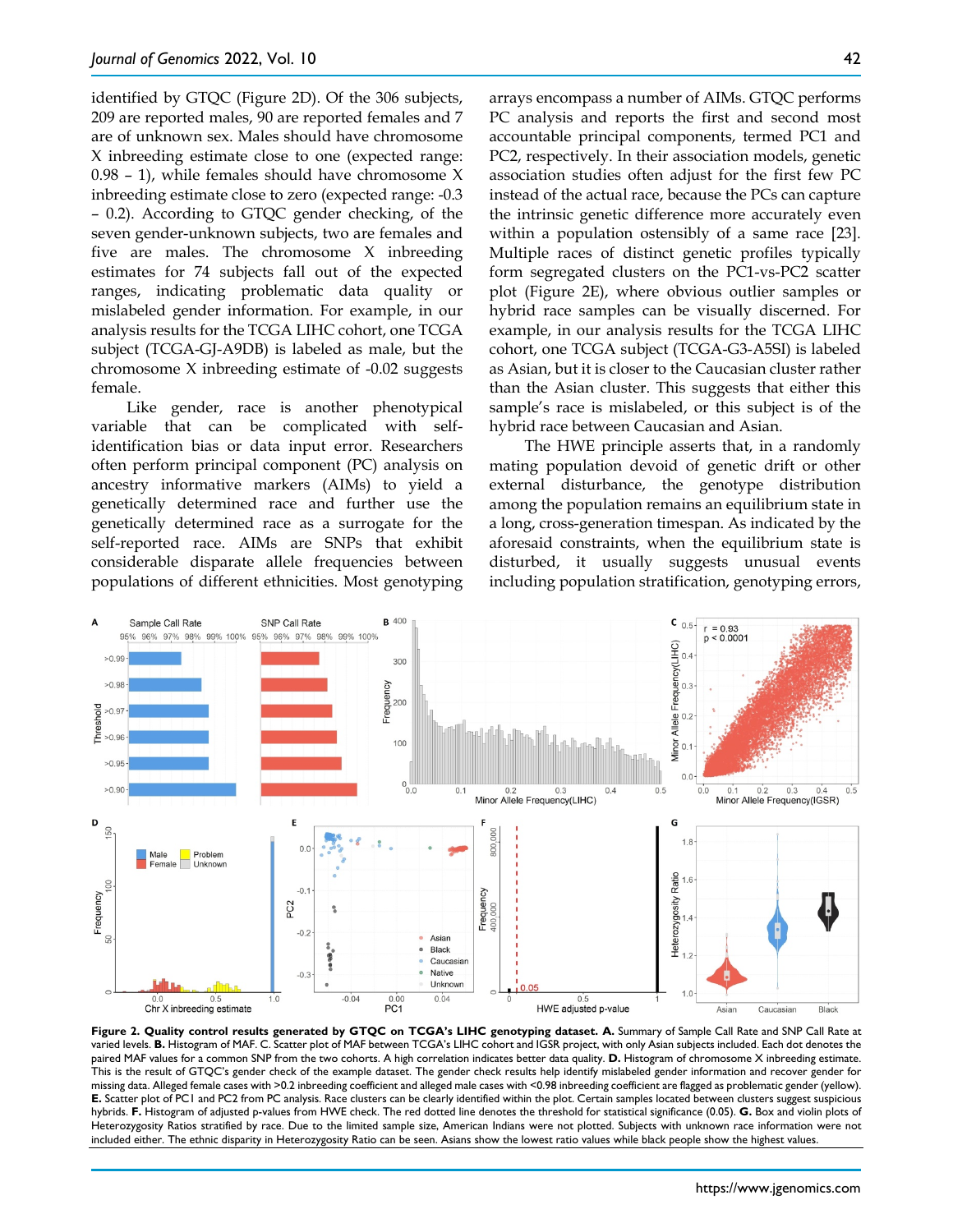or association to the very trait under study [24, 25]. Within the quality control context, deviation from HWE is frequently regarded as a warning sign of genotyping errors in large GWAS set upon unrelated individuals [26, 27]. While it is not uncommon for GWAS to encompass diverse populations, HWE test should be conducted race by race, because there is not an expected genotyping equilibrium across population boundaries. Furthermore, many genotyping datasets were generated in a case-control study design, in which case the HWE test should use only the control samples – as we put above, some diseases can cause deviation from HWE at the disease associated loci [28]. GTQC reports the distribution of Bonferroni-adjusted HWE p-values (Figure 2F). In our analysis results for the TCGA LIHC cohort, 6.24% of SNP had an adjusted p-value < 0.05, indicating potential violation of HWE. These SNPs should be either removed from downstream analysis or flagged for further quality check.

For a genotyping dataset that involved a homogeneous sample population and covered a large number of SNPs, computing the Heterozygosity Ratio can help identify problematic SNPs. Heterozygosity Ratio is computed for a subject as the ratio between the number of heterozygous SNPs and the number of non-reference homozygous SNPs. The Heterozygosity Ratio was originally proposed by our group as a quality control parameter for SNP data, and we proved that it has a theoretically expected value of two [29]. An empirical data study showed that the Heterozygosity Ratio is dependent on race [30]: only African ancestry individuals approximate the theoretical value of two, whereas populations of other races fall far below two. Such a disparity in Heterozygosity Ratio is reproduced in our analysis of the TCGA LIHC dataset (Figure 2G). Specifically, exceedingly high heterozygosity may indicate sample contamination, and exceedingly low heterozygosity may indicate inbreeding.

GTQC is also capable of computing consistency between duplicated samples and duplicated SNPs. International GWAS and alike projects almost always include external control samples, such as those curated by HapMap [31] or 1000 Genome Project [32]. Internal duplicated samples are also commonly included in common GWAS studies. Genotype consistency among these duplicated control samples is a crucial metric to signify the quality of genotyping assay. GTQC has a specialized module to interrogate genotyping consistency based upon user-designated control samples and duplicated samples. Because of the lack of duplicated samples in our example dataset, this particular feature is not demonstrated, but readers can refer to our prior work [16] to learn about the relevant rationale and empirical parameters that GTQC adopted.

# **Conclusion**

High-throughput genomic technology has been the driving force for biomedical research for the last two decades. One early type of high-throughput genomic technologies are the DNA hybridization based genotyping array, which was the backbone of the GWAS era. A large amount of genotyping array data have been deposited into public genomic data repositories and are available for secondary analysis. For example, the TCGA project provides both blood and tumor genotyping data on all of their participants. As of February 2021, over 400 genotyping array datasets with millions of subjects have been curated in the most authoritative database of genotypes and phenotypes, dbGAP [33]. These data have been severely underutilized. Given the increasing popularity of alternative applications of genotyping data, these data will provide substantial data mining opportunities. However, many of the publically available datasets did not go through proper quality control prior to release. For example, it has been reported TCGA's released genotyping data contains potential cross-contamination [34]. In our analysis of TCGA's LIHC cohort, we also identified potential mislabeled gender and race information. Such suspicious examples call for thorough quality control on genotyping data regardless of data origin. GTQC reduces the overall genotyping array processing time by providing automated quality control analysis on genotyping data. Because the input data is PLINK format file, Genotype QC is not limited to a specific array type or an individual manufacturer. GTQC generates a final report as an excellent guide for assessing the overall genotyping quality and identifying problematic samples and SNPs.

## **Abbreviations**

AIM: ancestry informative marker; GTQC: genotyping quality control; GWAS: genome wide association study; HTS: high-throughput sequencing; HWE: Hardy-Weinberg equilibrium; IGSR: the international genome sample resources; LIHC: liver hepatocellular carcinoma; MAF: minor allele frequency; PC: principal component; SNP: single nucleotide polymorphism; TCGA: The Cancer Genome Atlas.

# **Acknowledgements**

#### **Funding**

This work was supported by Cancer Center